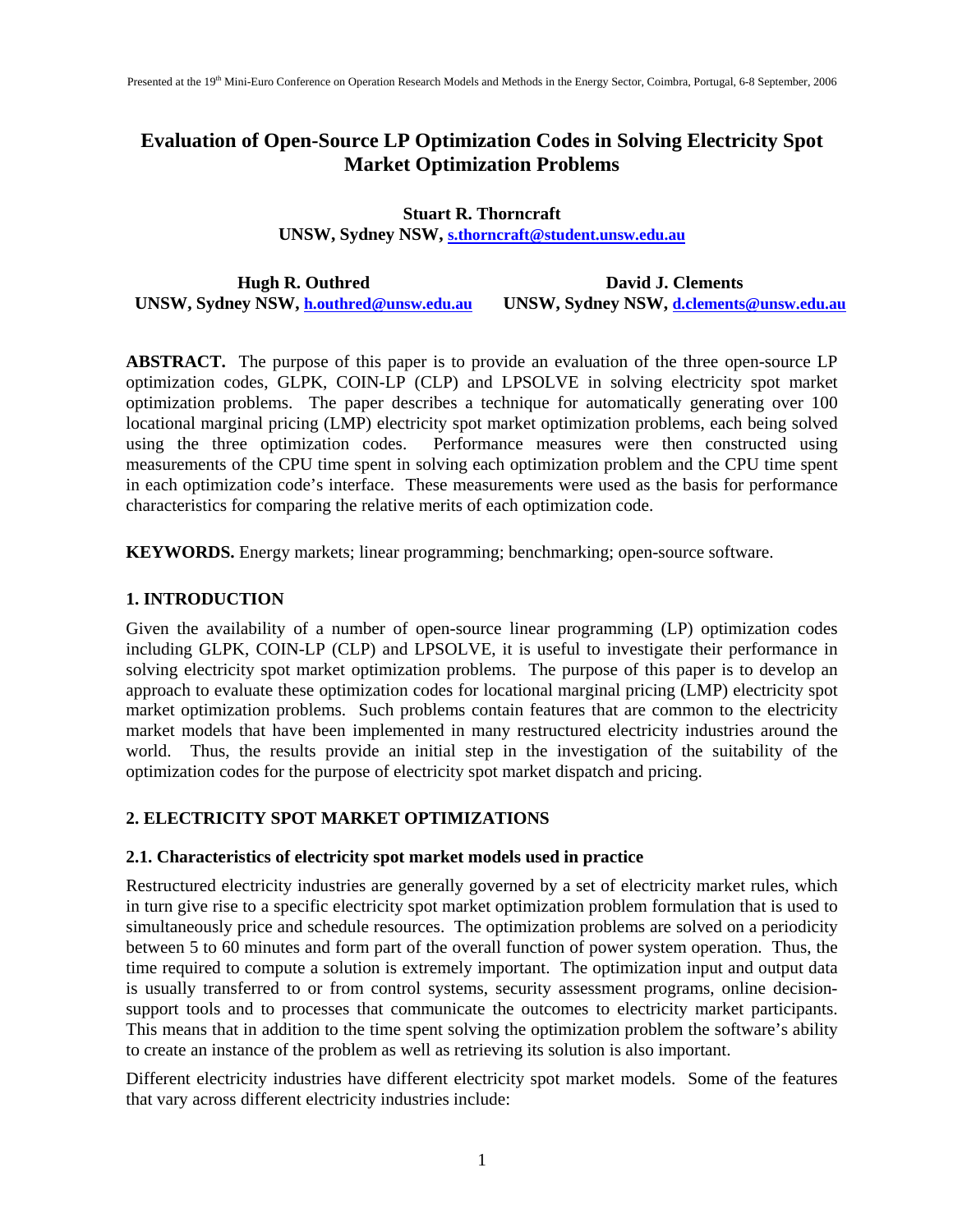- The degree of granularity used for representing the electrical network. The network model may be approximated using a regional representation of the network such as the single region model used in the Ontario market (IESO, 2005) or the six-region model used in the Australian National Electricity Market (NEM) (NEMMCO 2005). Alternatively, the network model may be modeled in more detail and comprise a large number of buses such as the model used in the New Zealand Electricity Market (NZEM) (Alvrey et al. 1998), the National Electricity Market for Singapore (NEMS) (EMA 2006) or the Pennsylvania, New Jersey, Maryland Interconnection (PJM) in the mid-Atlantic region of the US east coast (PJM 2006);
- Complexity of the network model which ranges from simple radial systems, highly meshed systems or hybrids of these;
- Numbers of generators and dispatchable loads on the system; including ramping and other physical limitations as well as generation offer functions and/or load bid functions;
- Approach in modeling network losses;
- Inclusion of models for acquisition of ancillary service providers and for establishing prices for ancillary services; and
- Inclusion of security and other generic constraints to reflect the present state of the electricity system.

To assess the suitability of the open-source optimization codes for use in a number of electricity industries, this paper will restrict attention to only the first four of these items and will construct test cases for varying problem sizes.

#### **2.2. Optimization formulation**

A simplified formulation that includes only the fundamental aspects of an electricity spot market optimization is as follows. Complete formulations of electricity spot market optimizations are detailed in EMA 2006 or IESO 2005.

Minimize:

$$
J = \sum_{b \in B_E} \sum_{i \in G} G_p(i, b) P_g(i) + B_p \sum_{b \in B} \delta(b) + C_p \sum_{b \in B} L_e(b) + C_p \sum_{b \in B} L_d(b) \qquad \qquad \dots (1)
$$

where  $B_E$  is the set of generator offer bands,  $G$  is the set of generators that participate in the electricity market, *B* is a set of network buses, *J* is the value of objective function which reflects the benefit of trade (\$/h),  $G_p(i,b)$  the generator *i*'s price offer for band *b* (\$/MWh),  $B_p$  a (very small) penalty cost associated with bus angles (\$/rad-h), *Cp* a (large) penalty cost associated with not being able to satisfy the power balance constraint (\$/MWh),  $\delta(b)$  is a variable corresponding to the angle for bus *b* (rad),  $L_e(b)$  and  $L_d(b)$  correspond to excess and deficit supply (MW) - they are used to detect whether the optimization has failed to satisfy the energy balance at a given node thus indicating to the system operator that there is a need to take measures to manage system security.

Subject to the following constraints:

$$
L_e(b) \ge 0, L_d(b) \ge 0, \delta(b) \ge 0, b \in B \tag{2}
$$

$$
F_{\min}(k) \le f(k) \le F_{\max}(k), k \in L \tag{3}
$$

where *L* is the set of lines,  $F_{min}(k)$  is the minimum flow on line *k* (MW),  $F_{max}(k)$  the maximum flow on line *k* (MW) and *f(k)* is the flow decision-variable on line *k* (MW). Equation (2) restricts the excess, deficit and bus angles to being positive and equation (3) ensures that line flows remain within flow limits.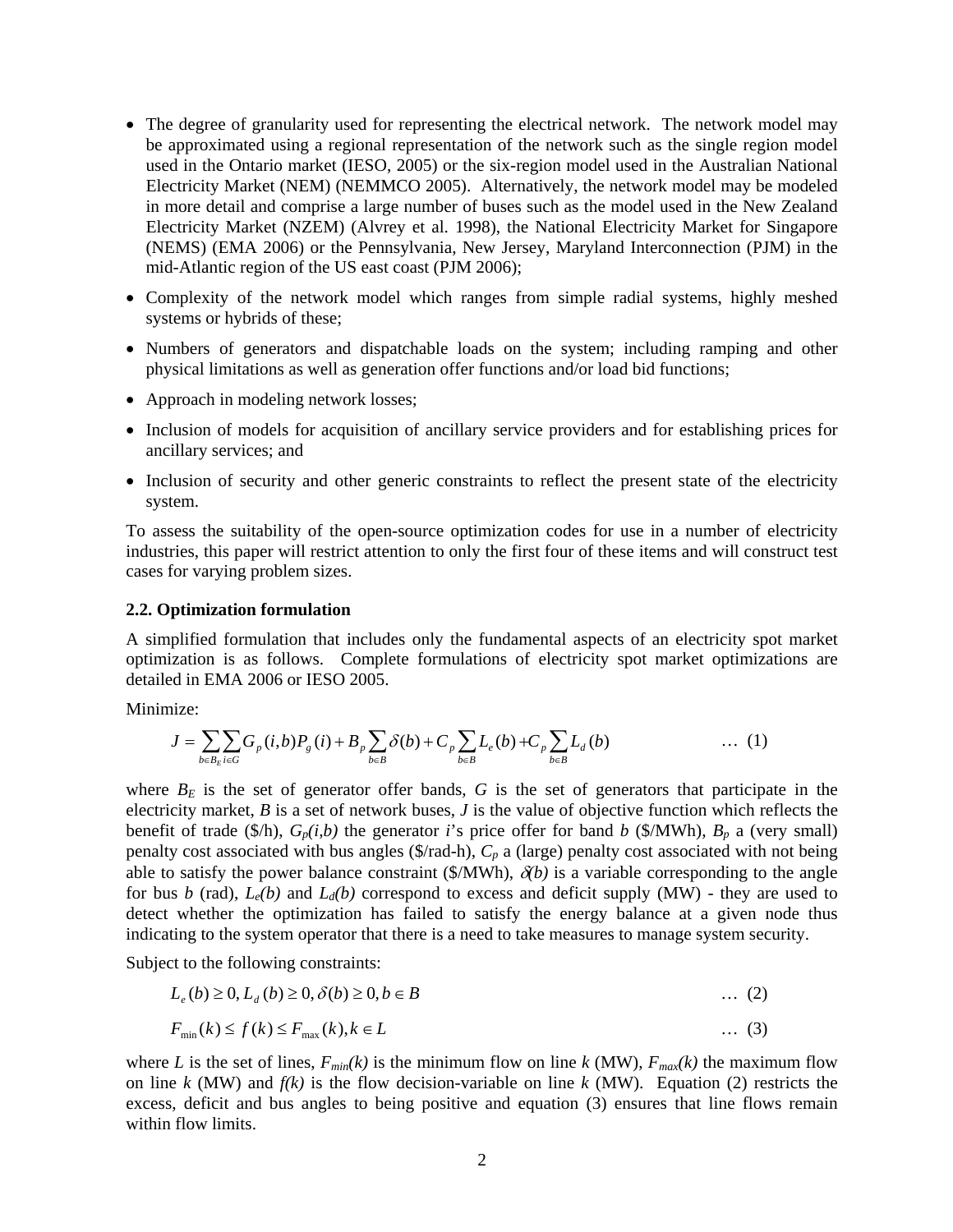$$
B_{\text{inj}}(b) = \sum_{i \in G_b} P_g(i) + L_d(b) - L_e(b) - D_N(b), b \in B \tag{4}
$$

$$
B_{\text{inj}}(b) = \sum_{(k,b)\in F} f(k) - \sum_{(k,b)\in T} f(k) + \frac{1}{2} \sum_{(k,b)\in F \cup T} P_{\text{loss}}(k), b \in B \tag{5}
$$

where  $G_b$  the set of generators at bus *b*, *F* is the set such that  $(l,b) \in F$  implies that line *l* leaves bus *b*, *T* is the set such that  $(l,b) \in T$  implies line *l* enters bus *b*,  $B_{inj}(b)$  is a decision-variable that is introduced to simplify the power balance constraint by breaking it into two equations,  $P_g(i)$  is generator *i*'s generation target (MW),  $D_N(b)$  is the net demand (forecast) at bus *b* (MW),  $P_{loss}(k)$  are the losses on line  $k$  (MW). Equations (4) and (5) reflect the power balance at each bus on the network.

$$
f(k) = S_0 B_{\text{sus}}(k) (\delta(b_f) - \delta(b_t)) k \in L, (k, b_f) \in F, (k, b_t) \in T
$$
 ... (6)  

$$
P_{\text{loss}}(k) = \frac{R(k)}{s} f(k)^2, k \in L
$$
 ... (7)

$$
P_{loss}(k) = \frac{K(k)}{S_0} f(k)^2, k \in L
$$
 (7)

where  $S_0$  is the MVA base,  $B_{\text{sus}}(k)$  is the susceptance of line  $k$  (pu) and  $R(k)$  is the resistance of line  $k$ (pu). Equation (6) is the DC power flow equation where line flows are linearly proportional to bus angle differences while equation (7) represents the line losses as a quadratic function of network line flows.

$$
0 \le P_g(i) \le G_{\max}(i), i \in G
$$
 (8)

$$
G_{I}(i) - G_{rd}(i)T_{s} \le P_{g}(i) \le G_{I}(i) + G_{rd}(i)T_{s}, i \in G
$$
\n(9)

where  $G_{max}(i)$ , is the maximum output of generator *i* (MW),  $G_i(i)$  is the initial condition for generator *i* (MW),  $G_{rd}(i)$  is generator *i*'s ramp down rate (MW/min),  $G_{ru}(i)$  is generator *i*'s ramp up rate (MW/min),  $T_s$  is the spot market period (min). Equation (8) reflects the upper limit to generation while equation (9) represents the limited ramping ability of each generator.

#### **2.3 Lossless Model**

In the lossless model, *Ploss(k)* is set to zero and excluded from the optimization problem. The optimization therefore becomes linear and equation (7) is removed.

#### **2.4. Lossy Model**

In the lossy model, the quadratic losses are replaced by a set of linear constraints that approximate the quadratic losses. The linearization procedure and linear equations are described in EMA 2006.

#### **3. OPEN-SOURCE OPTIMIZATION CODES**

Open source software continues to provide an appropriate alternative to commercial software and proceeds to improve both in terms of the quality of individual applications and in terms of scope. This is especially true in the fields of numerical computing and operations research where many algorithms and codes are available to researchers and practitioners. In recent years, a number of open-source software optimization packages have become well established and proceed to be improved upon. This paper considers a subset of the available open-source optimization codes including GLPK, COIN-LP (CLP) and LPSOLVE. These codes are of interest because they have large user groups and have been used in a wide variety of research and commercial applications. However, results assessing their suitability in solving the problems that typically arise in the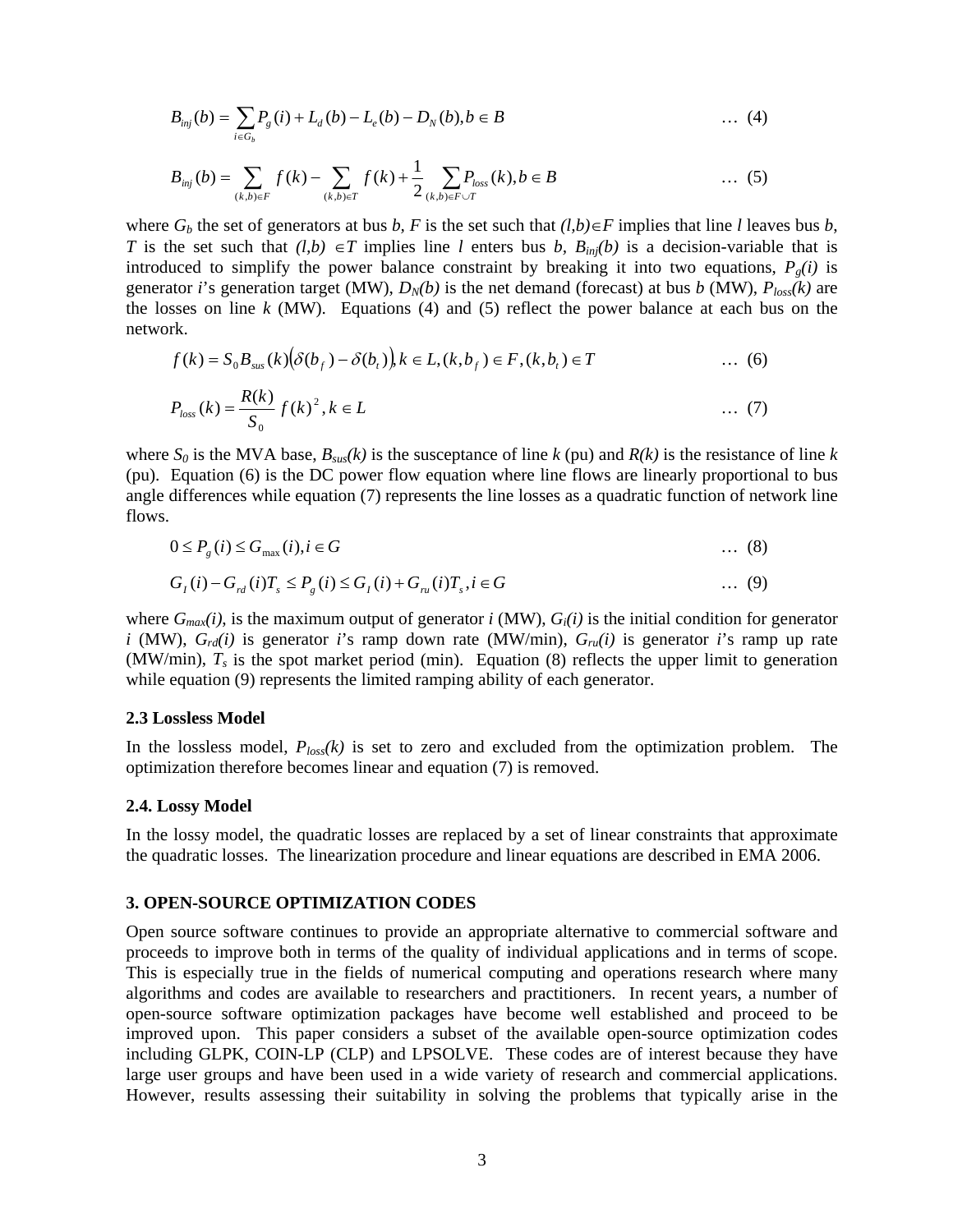electricity industry are not available, thus it is of interest to explore the extent to which they can assist the electricity industry.

## **3.1. GNU Linear Programming Kit (GLPK) version 4.9**

GLPK version 4.9 (GLPK 2006) is an ANSI C implementation of the two-phase simplex algorithm, the primal-dual interior point algorithm and the branch-and-bound method for solving mixed integer programs. It is intended to solve large-scale problems. GLPK provides an optional presolver, which transforms the problem into one that has better numerical properties for the simplex algorithm; this is particularly useful for large-scale problems.

## **3.2. COIN-LP (CLP) version 1.02.02**

COIN-OR (Computational Infrastructure for Operations Research) is a collection of peer reviewed open source software (COIN-OR 2006). It was launched by IBM research in 2000, and from late 2004 has been run by the independent, non-profit COINOR foundation (Lougee-Heimer 2005). CLP is essentially a C++ implementation of the primal and dual simplex methods; however, there is also an implementation of the barrier method in addition to support for solving quadratic programs.

## **3.3. LPSOLVE version 5.5.0.6**

LPSOLVE is a mixed integer LP solver, based on the revised simplex method and the branch-andbound method for integers (LPSOLVE 2006). It solves pure linear, (mixed) integer/binary, semicontinuous and special ordered sets (SOS) models. As with the other optimization codes LPSOLVE provides a presolver.

## **4. EVALUATION METHODOLOGY**

## **4.1. Performance measures**

This paper focuses on evaluating the capability of the open-source optimization software in terms of its ability to solve linear electricity spot market optimization problems as a function of the problem size. Problem size is expressed in terms of the number of generators, network buses and transmission elements for the case where losses are not modeled and the case where a linearized loss model is included.

The following performance measures were examined:

- CPU time spent solving the optimization problem; and
- CPU time spent setting up the problem and retrieving its solution from the optimization code's interface (termed the 'interface time').

## **4.2. Evaluation procedure**

The following procedure was used to identify suitable test cases and to evaluate the optimization codes:

1. Generate a database comprising a very large set of potential test network models based on the application of the algorithm outlined in section 4.3. From the database of potential test cases, a set of specific test cases was selected for the line-bus ratios of 1, 2, 5 and 7. The specific set of test cases that was used is summarized in Table 1, which lists the line bus ratio  $(N_l/N_b)$ corresponding numbers of network buses (denoted  $N_b$ ) and number of generators (denote  $N_g$ ) and loss model types. Note that  $N_l$  is the number of network lines and can be inferred (approximately) from the line-bus ratio.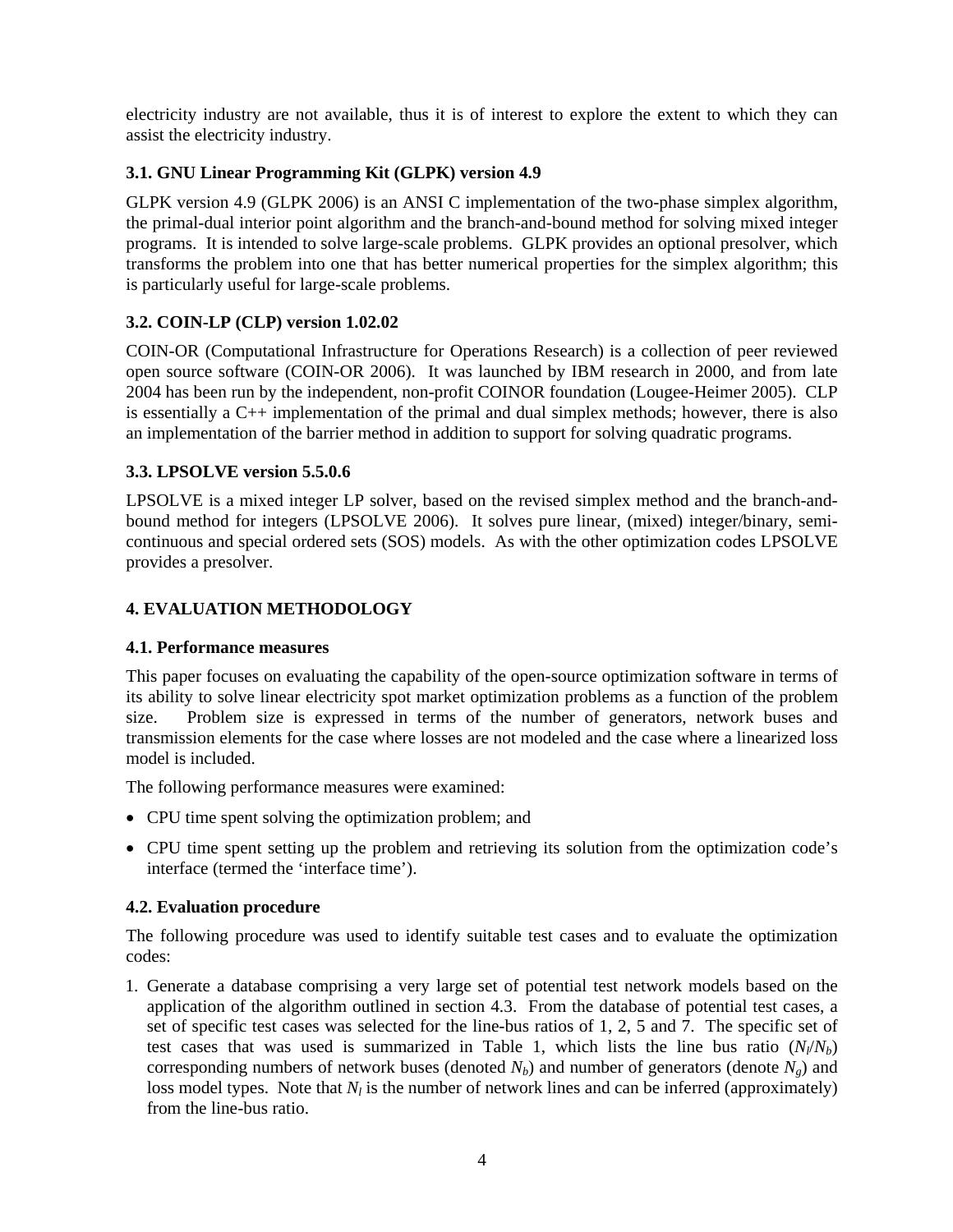2. For each test case and for each optimization code, the problem was set up and solved 3 times with the average being used in the performance profiles. The specific algorithm and options for each optimizer was set to be as similar as possible (to ensure a fair comparison). So for each solver the primal simplex algorithm was used, presolve capability was enabled and the solver time-limit was set to 15 minutes.

The hardware used for the exercise was an Intel(R) Pentium(R) 4 CPU 2.66GHz with 512Mb RAM running on the Windows 2000 operating system. Clearly, the hardware is not comparable to what could be used in a practical situation; however, the results enable the relative performances to be assessed and also provide a lower bound on the performance that might be expected using more advanced hardware.

3. While each optimization test case was solved, the following were measured: the CPU time spent using the optimization code's interface to specify the problem, the CPU time spent computing the solution to the optimization problem and the CPU time spent in the optimization code's interface to retrieve the problem solution. The first and third of these were summed and termed the *interface time.* Failed or timed-out solve attempts were flagged appropriately.

The CPU timings allow performance characteristics to be constructed for each optimization code. These are detailed in section 5.1.

| <b>Test Case</b> | Approximate    | Values for $N_h$       | Values for $N_e$ | <b>Type of loss model</b>   |
|------------------|----------------|------------------------|------------------|-----------------------------|
| <b>Number</b>    | $N_l/N_h$      |                        |                  |                             |
| $1 - 15$         |                | 57, 207, 393, 777, 993 | 100, 300, 500    | Lossless, using the model   |
| $16-30$          | $\mathfrak{D}$ | 52, 200, 393, 747, 909 | 100, 300, 500    | referred to in section 2.3  |
| $31 - 45$        |                | 51, 207, 396, 772, 927 | 100, 300, 500    |                             |
| $46 - 57$        |                | 204, 402, 524, 653     | 100, 300, 500    |                             |
| 58-72            |                | 57, 207, 393, 777, 993 | 100, 300, 500    | Lossy with 30 break points, |
| 73-87            | $\mathfrak{D}$ | 52, 200, 393, 747, 909 | 100, 300, 500    | using the model referred to |
| 88-102           | 5.             | 51, 207, 396, 772, 927 | 100, 300, 500    | in section 2.4              |
| $103 - 114$      |                | 204, 402, 524, 653     | 100, 300, 500    |                             |

*Table 1. Summary of test cases.* 

4. Finally, an overall performance characteristic for each solver across all of the problems was constructed. An outline of the methodology is provided in section 4.4 with the results being presented in section 5.2.

#### **4.3. Algorithm for automatic test case generation**

Because it is of interest to investigate how the optimization codes behave for different sized electricity networks, it is convenient to automatically construct networks of a prescribed degree of complexity. The following algorithm is a way of constructing different networks with different levels of complexity.

Let  $S_m$  be the number of algorithm steps used to construct a meshed portion of network,  $N_m$  a control parameter to govern how highly meshed the network is, *Sr* the number of algorithm steps used to construct a radial portion network and *Nr* a control parameter to govern how radial the network is. Finally, let *A(Sm, Nm, Sr, Nr)* denote a network generated by the following algorithm:

• Step 1:

a) If  $S_m = 0$ , then go to step 3;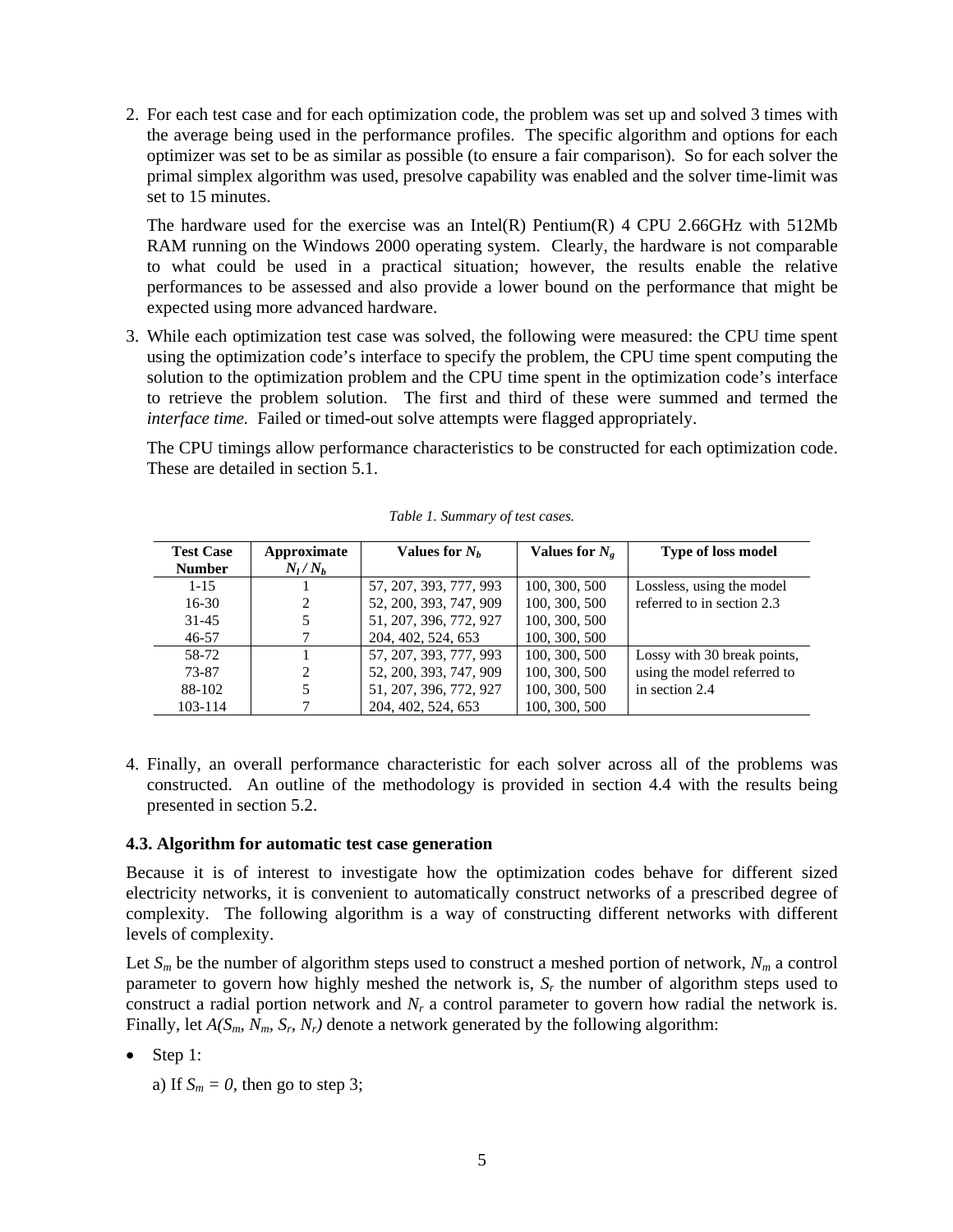b) Otherwise initialize mesh network to be a loop comprising 3 buses and set the assign  $E<sub>b</sub>$  (a set of buses) equal to the 3 buses;

c) For each  $S_m \geq 2$  do step 2;

d) Go to step 3.

• Step 2:

1) Add  $N_e$  +1 (where  $N_e = ||E_b||$ , the number of edge buses) buses to the network and connect these new buses with lines to form a ring;

2) For each bus in the set of edges construct  $N_m$  connections to buses chosen successively from the set of the  $N_e + 1$  newly added buses;

3) Replace the set of edges with the  $N_e + 1$  newly added buses.

• Step 3:

1) If  $S_r \leq 0$  then finished;

2) If  $S_m = 0$  then initialize by adding  $N_r$  buses and connecting them linearly with  $N_r - 1$  lines (each bus is added to the set of edges);

3) For each bus in the set of edges connect  $N_r$  buses;

4) Replace the set of edges with the  $N_r$  newly added buses.

• Step 4:

1)  $N_g$  generators (only) are added to the problem by taking a total capacity and dividing it among the desired number of generators, the generators are assigned to alternating buses with the others being assigned as load buses; and

2) Each generator offers its capacity using 10 offer bands and has reasonable ramp rate rates and initial conditions assigned to it.

Three examples to illustrate the constructing a radial network, the construction of a meshed network and the construction of a mesh-radial hybrid are illustrated in Fig 1.

#### **4.4. Determining overall performance characteristic**

A way of addressing the issue of succinctly summarizing the overall performance of optimization codes is suggested by Dolan et al. 2002. The approach defines the following baseline for comparisons:

$$
r_{p,s} = \frac{T_{p,s}}{\min\{T_{p,s} : 1 \le s \le N_s\}} \tag{10}
$$

where  $r_{p,s}$ , is the performance ratio of solver *s* for problem *p*,  $T_{p,s}$  is the CPU time spent on some activity in the optimization software and  $N_s$  is the total number of optimizers (3).

If solver *s* fails to solve problem *p* then we set  $r_{p,s} = P_M$  where  $P_M \ge r_{p,s}$  for all *p, s*. Using this definition, the overall assessment of solver performance is defined to be:

$$
r_s(\tau) = \frac{1}{N_p} \left\| \left\{ p \in P : r_{p,s} \leq \tau \right\} \right\| \tag{11}
$$

where  $r_s(\tau)$  is the cumulative distribution function for the performance ratio (reflecting the probability that performance ratio  $r_{p,s}$  is within a factor  $\tau$  of the best possible ratio),  $N_p$  is the number of problems and *P* is the set of all problems.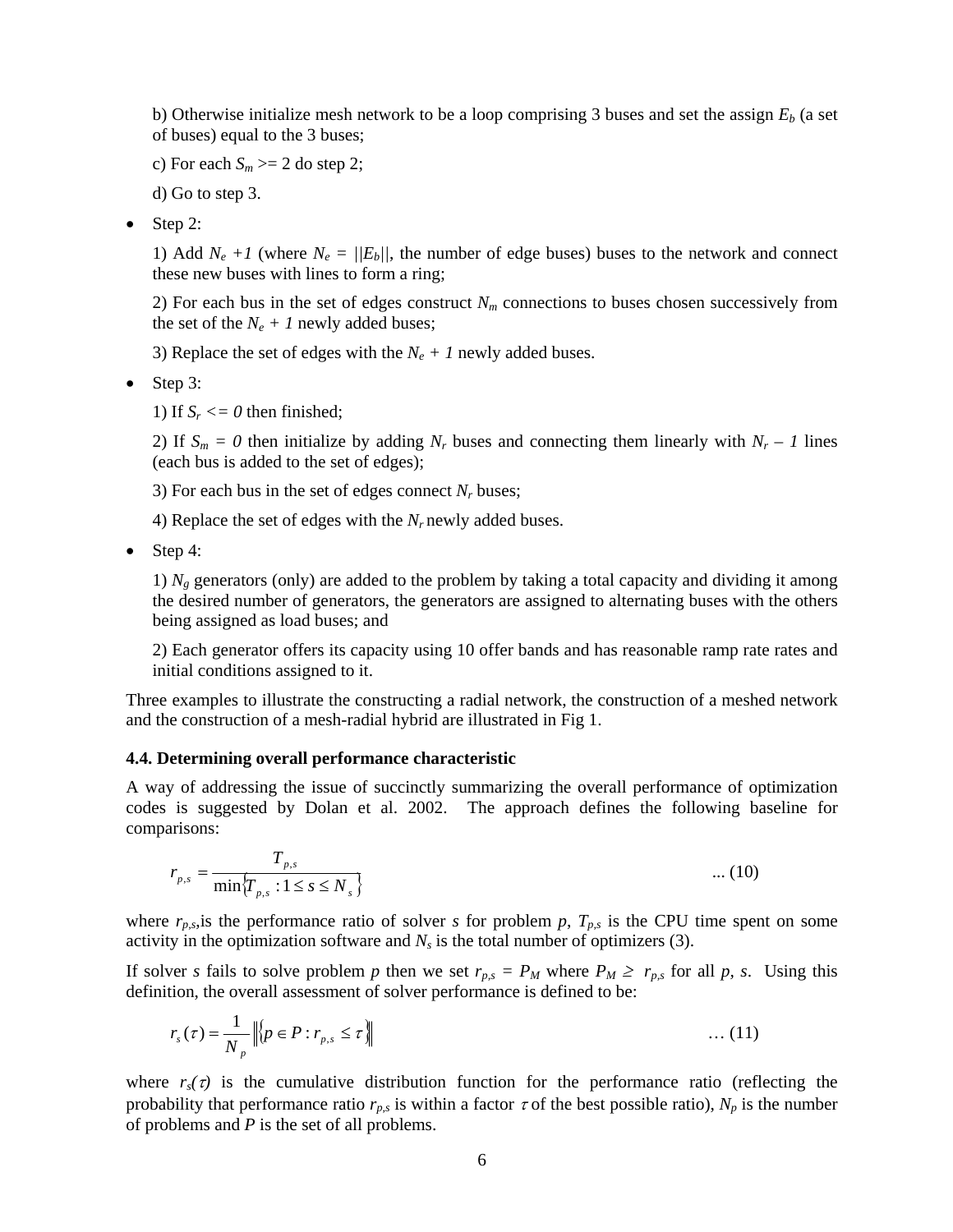

*Figure 1. Illustrations of the network generating algorithm for A(0,0,3,3), A(3,1,0,0) and A(3,1,1,3).*

### **5. BENCHMARKING RESULTS**

### **5.1. Sample of solve times as a function of network size for lossless models**

Fig 2. shows the solve time and interface time performance characteristics for the three optimizers using data collected from solving test cases 31-45 from Table 1. Those plotted are for the case when the line-bus ratio is 5 and  $N_g$  =500 (the number of generators). While it is not shown in Fig 2., the observation was made that the effect of varying *Ng* over the values 100, 300, 500 did not make a significant difference to the basic shapes of the performance characteristics, hence we only consider results for  $N_g = 500$ .

Clearly, CLP out-performs GLPK and LPSOLVE for a large number of buses. It is also apparent that GLPK performs similarly to LPSOLVE for a small number of buses, however, as the number of buses in the optimization problem are increased, GLPK solve times begin to out-perform LPSOLVE. Fig. 2 suggests that both CLP and GLPK have similar interface time performance characteristics with the latter being fractionally faster while LPSOLVE spends more time in the interface.

### **5.2. Solve times as a function of network size for lossy models**

For models that incorporate electrical losses, it was observed that the number of generators had very little effect on the optimization solve times or interface times. This is because each line on the network introduces significantly more constraints and variables (in total) compared to those used for modeling the generators.

Fig. 3 shows the solve times and interface times based on the results corresponding to test cases 73- 87 from Table 1 for line-bus ratios of 2. The diagram shows that CLP continues to solve the problems in the shortest CPU times, followed by GLPK and then LPSOLVE. Fig. 4 shows the solve times for test cases 88-102 with line-bus ratio of 5. This confirms that the trend continues; that is,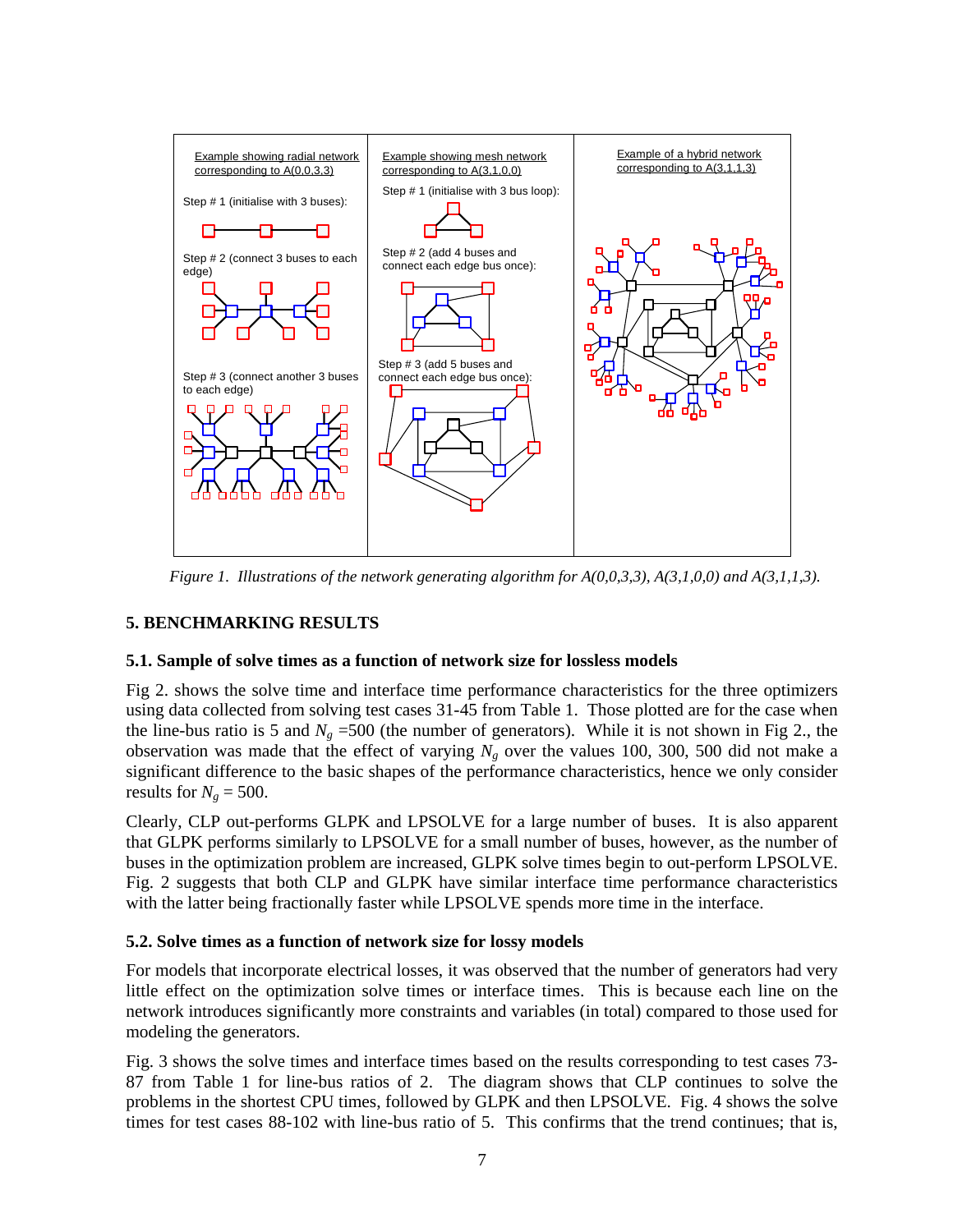CLP solves the optimizations in the shortest periods of time, followed by GLPK and then LPSOLVE. Both GLPK and LPSOLVE exceeded the 15-minute time limit for higher numbers of network buses, explaining the truncation of results.



*Figure 2. Solve & interface times for line-bus ratio = 5, Ng = 500 and using lossless network model* 

Fig. 3 also illustrates that the interface times for both GLPK and CLP flatten out and comprise an overhead of less than 1 second for a line-bus ratio of 2. It was observed that for a line-bus ratio of 5 the interface times were less than 10 seconds for CLP and 1 second for GLPK. LPSOLVE's interface time is similar to the amount of time it spends solving the optimization problem, which is a significant overhead. A more detailed examination of the parts of the LPSOLVE interface that consume the most time reveals that adding rows to the LP matrix is a relatively expensive operation; thus, a more efficient way of loading the problem into LPSOLVE would need to be investigated to reduce this overhead.

The results for the other test cases from Table 1 have similar characteristics to the cases that have been discussed in detail.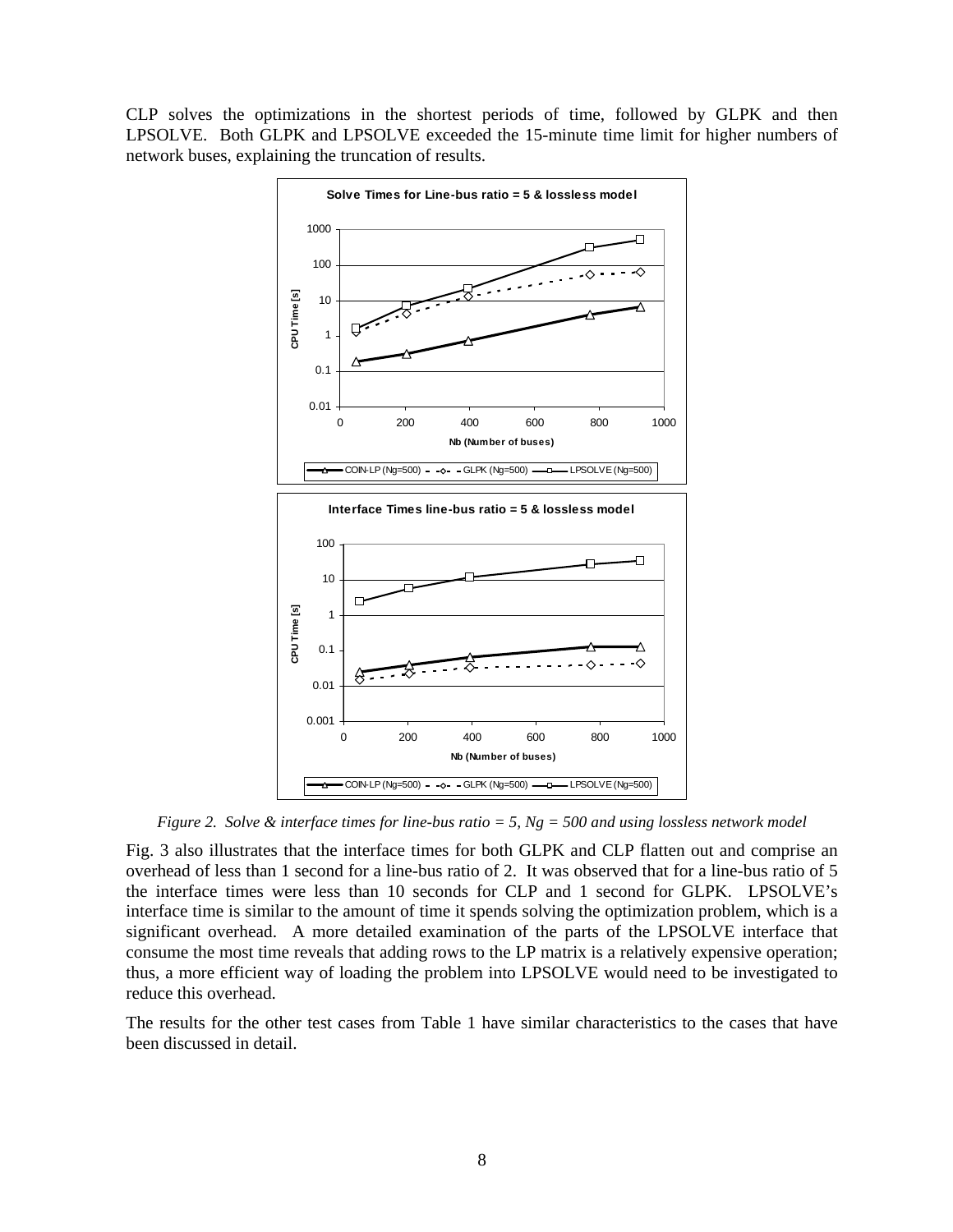

*Figure 3. Solve & interface times for line-bus ratio = 2, Ng = 500 and using the lossy network model* 



*Figure 3. Solve times for line-bus ratio = 5, Ng = 500 and using the lossy network model*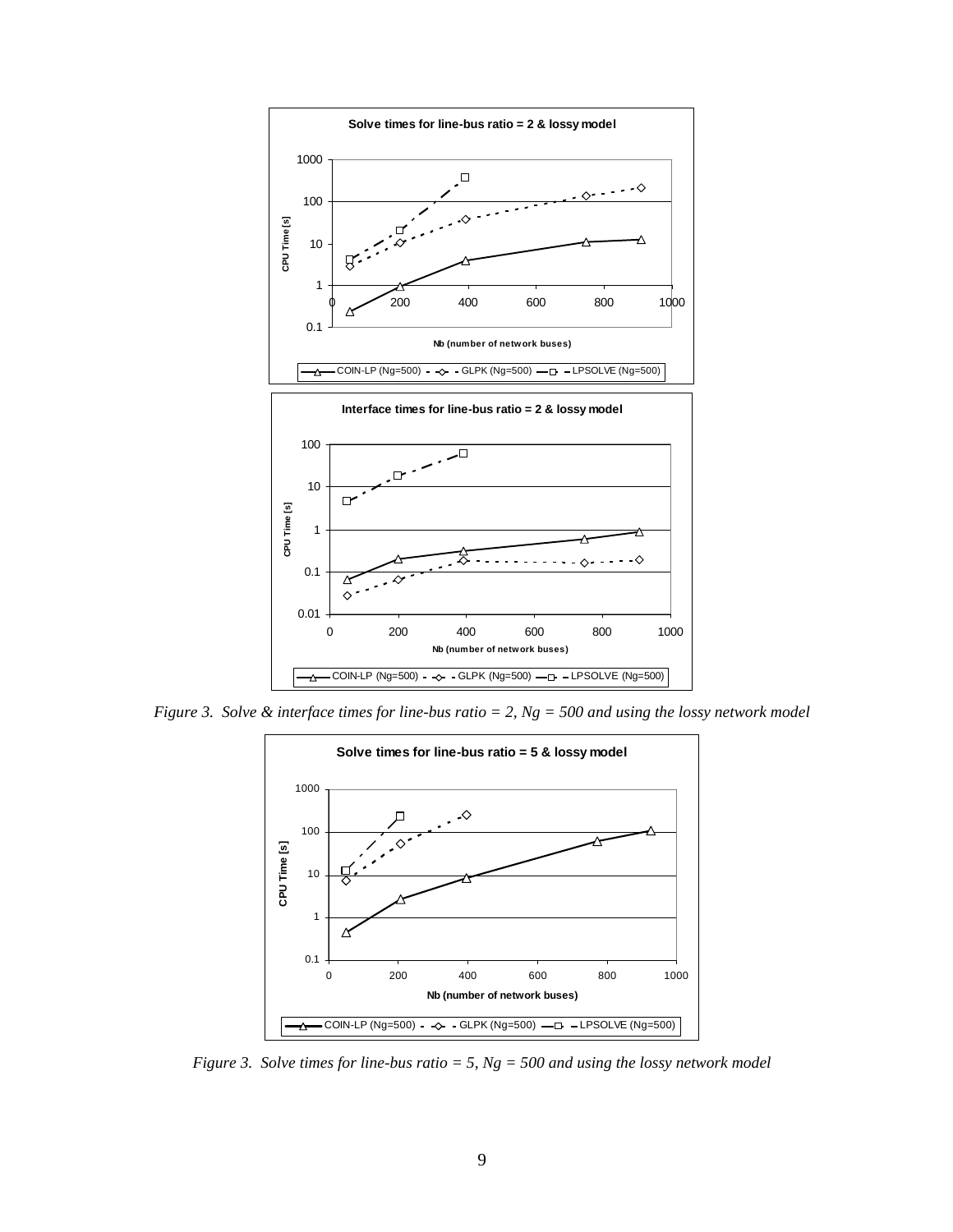### **5.3. Overall performance profiles**

The overall performance profiles for the solve times are displayed in Fig. 5. These were constructed using CPU time measurements from solving the full set of 114 test cases described in Table 1. Recall that the performance metric,  $r_s(\tau)$  represents the fraction of problems that the optimization code was able to solve within a fraction  $\tau$  of the best performing solver. On this basis, CLP outperforms GLPK and LPSOLVE across the full set of test problems. The graph also shows that GLPK consistently out performed LPSOLVE. Fig. 4 shows that GLPK and LPSOLVE were unable to solve all of the problems within the allotted time limit.



*Figure 5. Overall performance profile across all test cases for each solver* 

## **6.CONCLUSIONS**

This paper presented a technique to evaluate the open-source optimization codes: GLPK, COIN-LP (CLP) and LPSOLVE in terms of their ability to solve electricity spot market optimization problems. The benchmarking process showed that in terms of the CPU time spent solving the optimization problems; CLP performed the best for both small-scale and large-scale problems, followed by GLPK and then LPSOLVE. In terms of interface time, the benchmarking process indicated that GLPK and CLP spent similar CPU times that comprised only a minor overhead compared with the solve time. Consequently the study concludes that the CLP solver shows the highest potential in being able to satisfy the requirements for solving electricity spot market optimization problems. While this paper has only benchmarked a specific class of electricity optimization problem, it provides an initial starting point in terms of investigating the feasibility for a system or market operator to utilize opensource optimization codes for the purpose of electricity spot market dispatch and pricing.

### **REFERENCES**

Alvrey, T, Goodwin D, Ma X, Streiffert D, Sun D, 'A Security-Constrained Bid-Clearing System for the New Zealand Wholesale Electricity Market', IEEE Transactions on Power Systems, vol. 13., No. 2, May 1998.